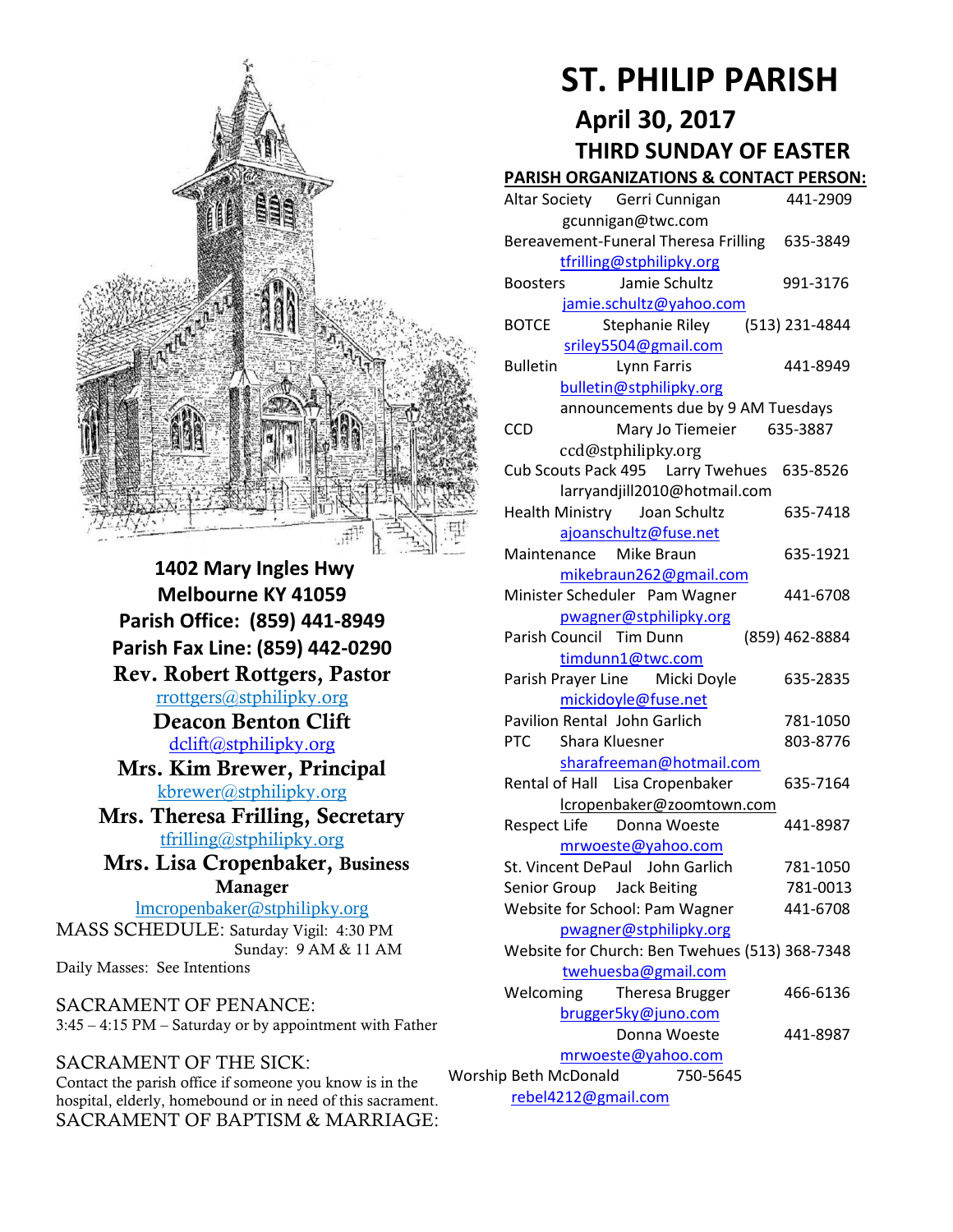# **MASS INTENTIONS:**

**Sunday, April 30** 4:30 PM Jim Hartig 9 AM Joering Family 11 AM Ruby White

#### **May 2**

7:00 PM Charles Melville

#### **Wednesday, May 3**

8:30 AM Special Intention (MV) 7:00 PM Living & Deceased of St. Philip Parish

#### **Friday, May 5**

8:30 AM Joe Joering

#### **Sunday, May 7**

| 4:30 PM | Gerald & Jim Case      |
|---------|------------------------|
| 9 AM    | Elmer & Mary Ruschman  |
| 11 AM   | Special Intention (LM) |

#### **STEWARDSHIP**

Collection from April 23<sup>rd</sup>: : \$3,150.00 Easter: \$75.00 Utility: \$480.00 Endowment: \$34.00 Norbert Frilling Fund: \$60.00 THANK YOU FOR YOUR GENEROSITY!

# *Others First* **--March Results:**

Once again St. Philip parishioners exceeded expectations for our New Hope Center collection. Here are the numbers: 785 Diapers, 25 packages of wipes, 3 formula kits, 5 burp cloths, 3 blankets, 6 outfits, 71 onesies and 40 sleepers. What a generous response! Thank you*.* 

#### *Others First* **– April**

This month, we are collecting paper items for St. Johns Pantry on Lower Tug Fork. They are in need of paper towels, Kleenex and toilet tissue. And, please don't forget we are also collecting supplies for our Vacation Bible School. Our VBS needs Kroger gift cards, yarn, miscellaneous craft items, sandwich and brown lunch bags, balloons, pipe cleaners, child's paint brushes, scraps of cloth material, bubble solution and many other specific items. These items will be listed on tags in the box attached to the *Others First* poster in the front of church. Please stop by and take a tag or two.

#### **Uganda: Nsambya Babies Home:**

A parishioner, Lydia Duvall, is going to Uganda with Fr. Matthias Wamala on May  $31<sup>st</sup>$  with a focus on aiding the sisters in providing quality care to children. Individuals interested in donating and/or sponsoring this cause may do so by mailing cash or check made payable to St. Philip Parish, memo *Nsambya babies home*.

#### **MAY CROWNING:**

On Sunday, May 7<sup>th</sup>, the school and CCD program will celebrate May Crowning at Sunday Mass. The parish will honor the Blessed Mother around 10:00 a.m. (between the 9 and 11 a.m. Masses). All school students and families are expected to attend and participate in the procession. The Blessed Mother will be honored as we crown her statue in the church and also in the garden. The second grade students will serve an important role as they are being asked to wear their First Communion dress clothes.

#### **SAVE THE DATE: NEXT SUNDAY!**

Parish Council will once again host the Parish Picnic on Sunday, May 7<sup>th</sup> from noon to 3:30. Jack's Catering will be grilling hamburgers and hot dogs and the Boosters will provide drinks. All you are asked to bring is a side dish or dessert to share. We will have games for the kids and hopefully Mother Nature will again provide us with a warm and beautiful afternoon to enjoy.

#### **ROSARY BEFORE MASS:**

Before every weekend Mass in May, we will be reciting the rosary approximately 20 minutes prior to the start of Mass. We always need rosary leaders. If you are able to help, please contact Beth McDonald (750.5645 or [rebel4212@gmail.com\)](mailto:rebel4212@gmail.com).

#### *Stop! Listen! Is God calling you?*

Our Sunday school religion program for Grades 1-8 public school students will need to fill two teacher positions next school year. There are twp simple requirements: a desire to teach and share God's love and our Catholic faith; and having an hour of your time on Sunday mornings (between masses) to meet with the children. We will provide you the class materials, support and help you get Virtus certified. We also have substitute teachers available to fill in when you may have scheduling conflicts. This is my third year teaching and I never imagined it would be so rewarding. Please contact me if you have any interest or questions. Mary Jo Tiemeier, CCD Coordinator (email mitiem@aol.com or [859-635-3887\)](tel:%28859%29%20635-3887) or Gina Heeg, CCD Coordinator at [ginaheeg@fuse.net.](mailto:ginaheeg@fuse.net)

#### *SPECIAL UPCOMING MASSES--mark your calendars!*

**St. Philip's Feast day--Wednesday, May 3rd:** Father will have a special evening mass at 7 p.m. to honor the patron saint of our parish. Please plan to attend. Our parish is so blessed. Let us honor St. Philip with your attendance at mass.

**Ascension Thursday--May 25th:** Holy Day masses will be at 8:30 am and 7:00 pm. .

**Memorial Day, Monday, May 29th:**

Please join us for Mass at 8:30 a.m.